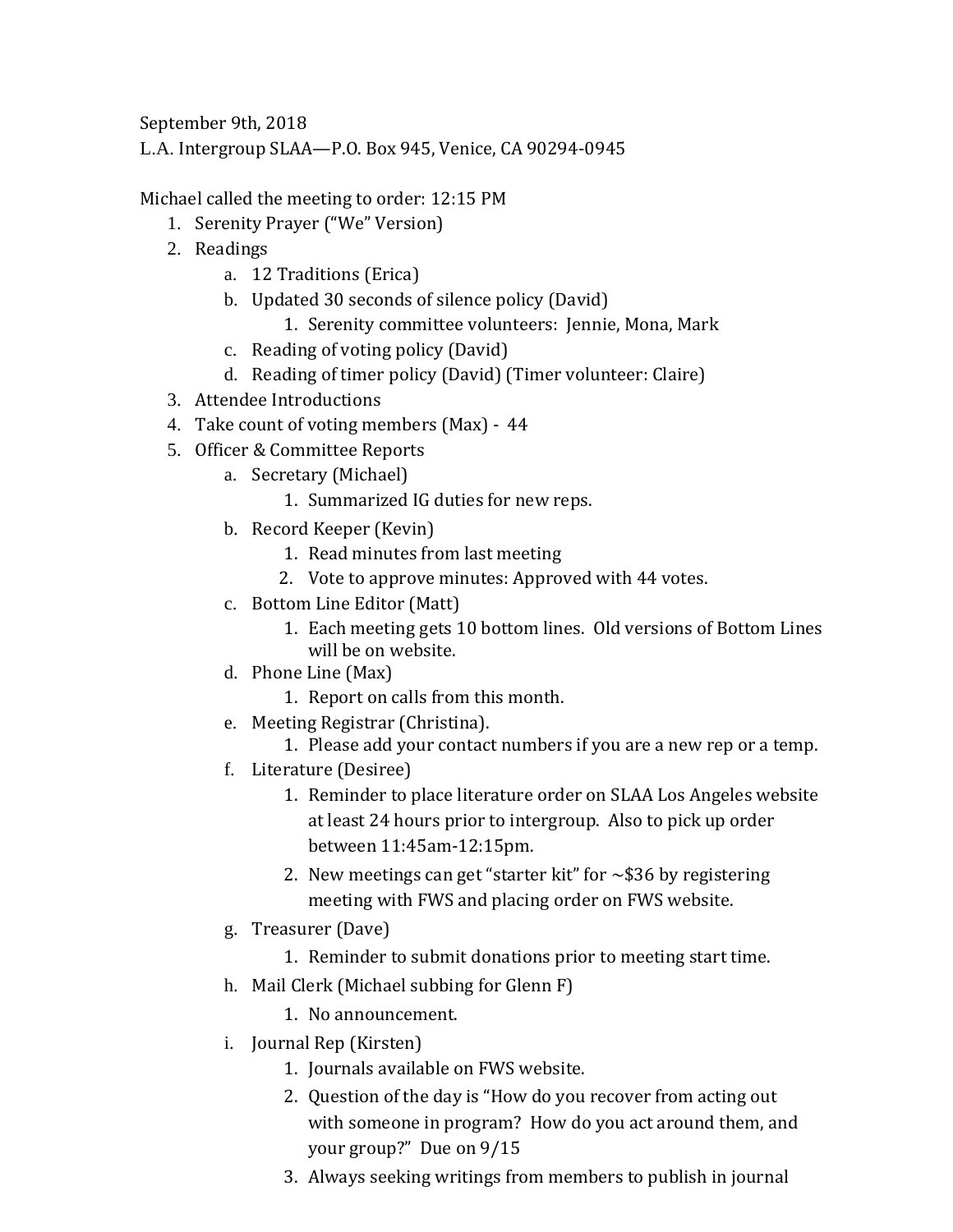(500-2500 words) – any topic and can be submitted anytime.

- 4. Newsletter available from the Journal now open to all members.
- j. Workshops & Retreats (Glenn L)
	- 1. "Steps, Service, and Spirituality" workshop on September 15th. Flyers handed out. Different format than usual workshop.
	- 2. November retreat (weekend after Thanksgiving). 22nd year.
- k. Webmaster for SLAA Los Angeles IG Website (Diane)
	- 1. If meeting is closed or if location/time changes, please notify webmaster.
	- 2. If your group wants the directory to list the meeting as "closed", please notify the webmaster.
	- 3. FWS Committees are great way to be of service under "Service" there is a drop-down menu for "Committees" for all FWS committees.
	- 4. 10,000+ page views, 3000+ unique users.
	- 5. Literature order form on website will be updated with new materials available.
- l. Jails and Treatment Centers Committee (Katie)
	- 1. Men's central jail meetings occurring every week for  $\sim$ 4 years. Turnout was 5, 7, and 4 people for 3 meetings last week.
	- 2. Katie in process for getting qualified to host women's meeting in jail/treatment center.
	- 3. Seeking panel leader at Rehab center in Sherman Oaks last Tuesday of month, 9-10AM.
	- 4. Reminder that Jails & Treatment centers monthly meeting occurs right after Intergroup meeting.
- m. Social Committee (David)
	- 1. No Announcement.
- n. Conference Literature Committee Conduit (Dave/Carol)
	- 1. Work occurring on 12&12 book chapters will be submitted at next ABM
	- 2. Stories project occurring.
	- 3. Seeking feedback on draft literature. Available to attend monthly call. 6pm on 2<sup>nd</sup>, 3<sup>rd</sup>, and 4<sup>th</sup> Mondays of the month, 6pm PDT. Call in info can be found on website (to be posted on SLAA website). 641 715 3836, key: 138103
- o. FWS Journal Committee (Kirsten)
	- 1. Monthly call for any interested in participating.
- p. Diversity Committee (Christina)
	- 1. Creating Diversity and Cultural Competency training for board and staff.